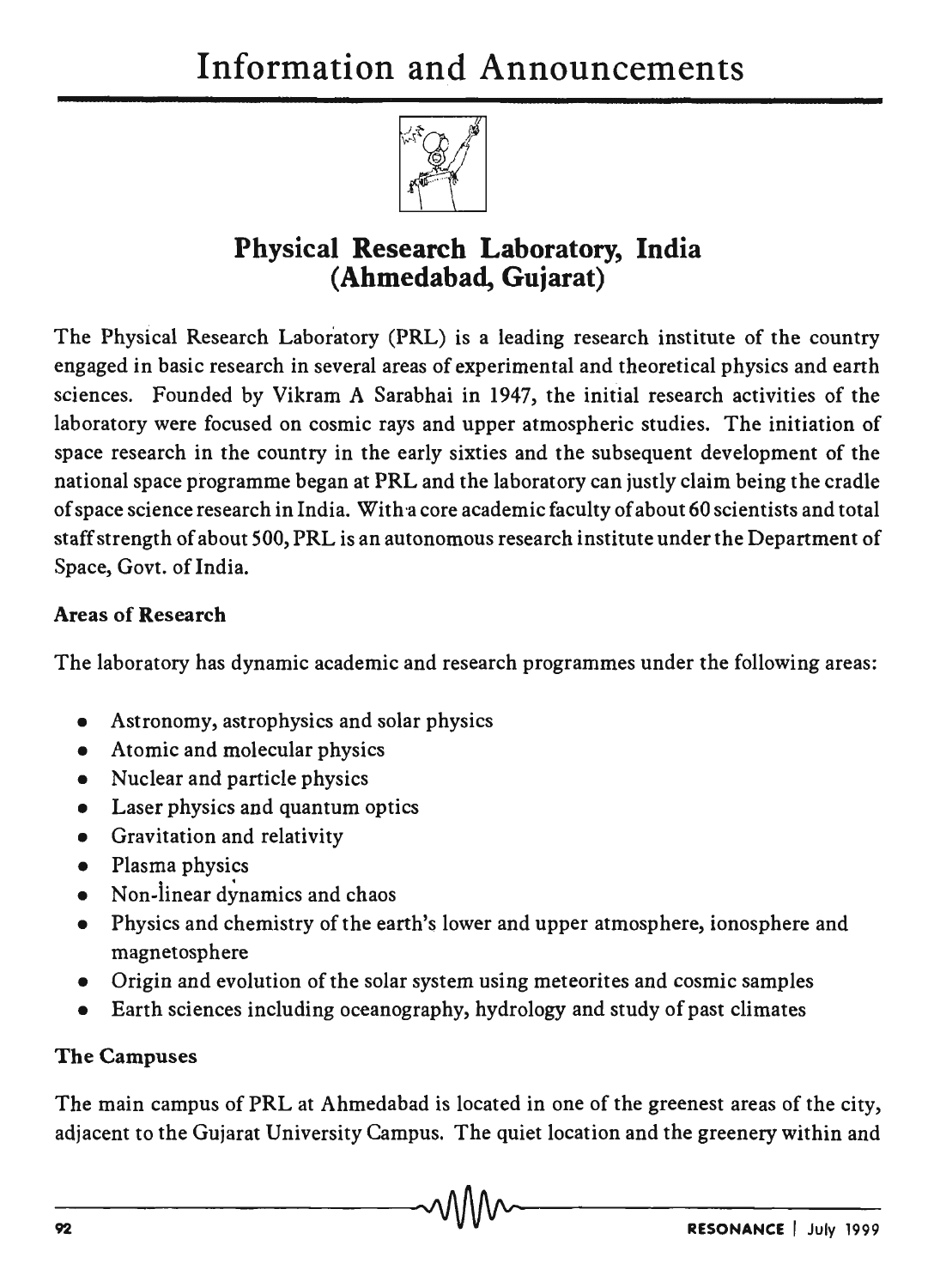around the campus make it an ideal place for scholarly pursuit. Close to the main campus of the laboratory, there is a modern guest house complex with in-house catering facility, a student's hostel in the main housing colony near the main campus of the laboratory; and in the two housing colonies of the Department of Space located in Vastrapur and Bopal on the western outskirts of the city.

In addition to the main campus, PRL has a campus at Thaltej on the western outskirts of the city. Astronomical observations as well as some ionospheric studies are carried out from our observatory atop Gurushikar peak at Mt. Abu, which provides an ideal location for carrying out such studies.

### Facilities

PRL has an excellent library and laboratory facilities, state-of-the-art-computing and workshop facilities and communication systems such as e-mail, fax etc.

The computer facilities at PRL consist of 5 IBM RS 6000/580 servers with software packages like IMSL, MATHEMATICA, AVS, IDL etc. The servers are connected to Internet and have more than 150 local nodes connected through local area network (LAN). Thus, most of the offices and laboratories are connected to main frame computer through the LAN. The servers are planned to be upgraded to 64 bit computing with SMP. The laboratory has a homepage on the website (http://www.prl.ernet.in) which gives details about the academic programmes, research opportunities, meetings, conferences, colloquia/seminars, forthcoming events etc.

The PRL library has more than 15,000 books and also subscribes to more than 200 scientific and technical journals. It also has the facility of Online Public Access Catalogue (OPAC) which provides access to the library books, journals, reports and publications of PRL either from the mainframe computer or from a PC connected to the LAN.

The laboratory has a well-equipped workshop, excellent glass blowing facility and a liquid nitrogen plant, which provides support for the. various experimental programmes. The experimental groups have their own electronics laboratory to meet their specific  $R$  and  $D$ requirements. It also has a well-equipped auditorium where international and national conferences are held from time to time. In-house photography and documentation facilities support the various requirements of the laboratory.

#### Research Opportunities

The laboratory has programmes for pursuing research in the areas listed above leading to the doctoral degree as well as opportunities for postdoctoral research. It also offers short term training programmes for college teachers, engineering and diploma students.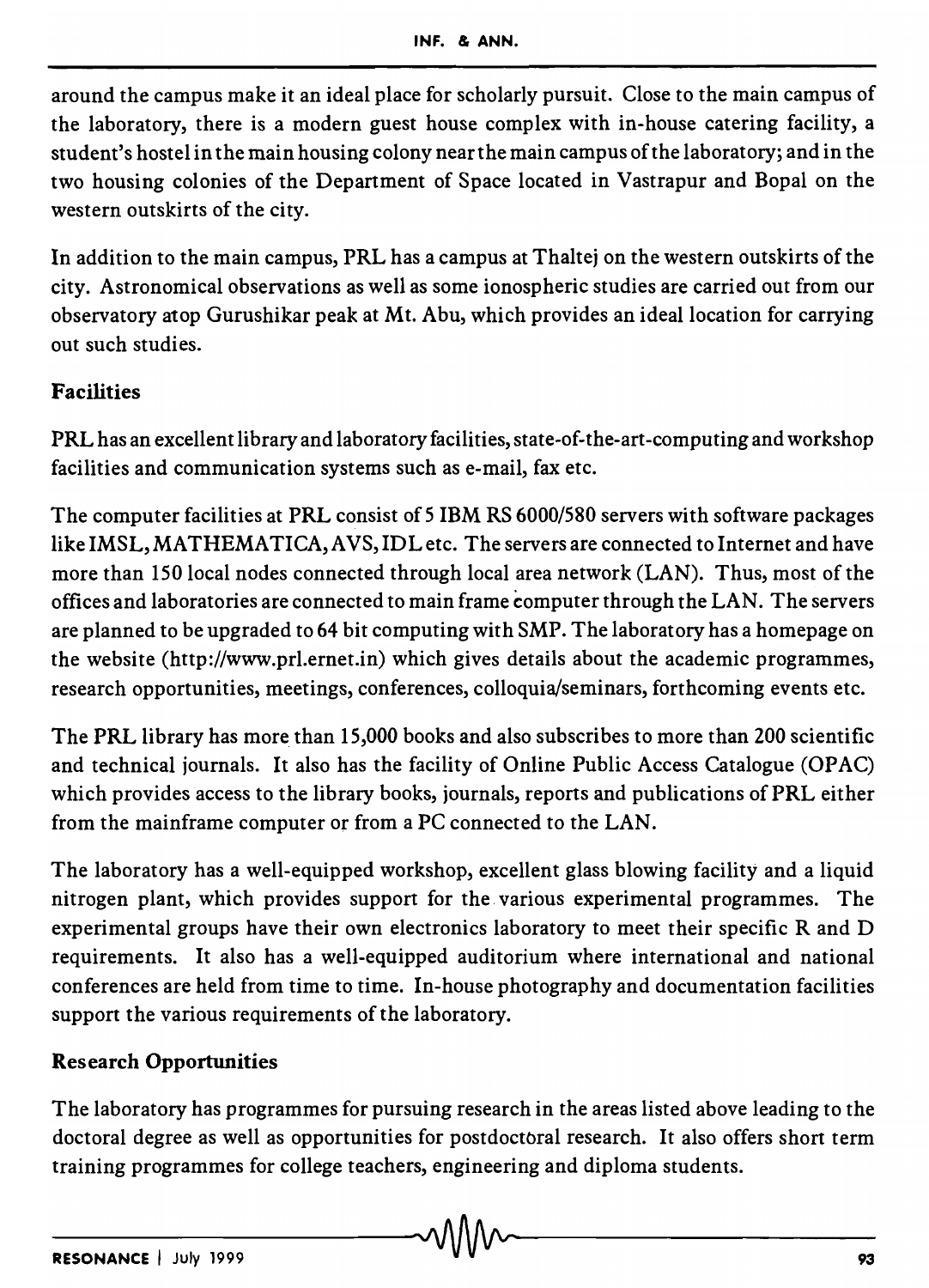Doctoral (PhD) Programme: PRL is one of the leading centres in the country for doctoral and postdoctoral research. At any time there are about forty research scholars and twenty-five postdoctoral fellows. The process of selection of research scholars for the PhD programme in physics is based on the joint entrance screening test (JEST), a joint programme of several leading institutions of the country, conducted around February every year. For research scholarship in earth sciences, encompassing the disciplines of geology, geophysics, geochemistry and marine sciences, a separate written test is conducted in the month of June/July every year. Those who qualify in the written test are required to appear for an oral interview, which is generally held during the first week of July. Selected candidates, referred to as Research Scholars, are paid a monthly stipend of Rs 5,500/- which is raised after two years, based on appropriate evaluation, to Rs 6,000/- and after four years to Rs 6,500/-. In addition, a book grant of Rs 5,000/- per year is paid for four years.

Research scholars have to complete a comprehensive course work during their first year. The course work is aimed at introducing them to the new fields, which are pursued at the laboratory. Successful completion of the course work is a prerequisite for the continuation of the scholarship. Research scholars are offered subsidised accommodation and boarding facilities in a hostel close to the laboratory.

Postdoctoral Programme: PRL offers Postdoctoral Fellowship to research scientists who have already obtained PhD degree or have submitted thesis for PhD degree in any of the areas mentioned above, for a maximum period of two years. Postdoctoral Fellows are encouraged to pursue research in association with the faculty of the laboratory. The fellowship amount ranges from Rs 8,500/- to Rs 10,000/- per month (Rs 8,500/- per month for those who have submitted the PhD thesis and awaiting the degree and Rs 9,000/- per month for those with PhD degree. The fellowship is raised to Rs 10,000/- per month in the second year after due process of review). Accommodation is provided in the PDF Hostel near the laboratory, if available or house rent as per Government of India rules is provided.

Postdoctoral positions are advertised widely through national newspapers/journals/ newsletters but applications are also accepted round the year from young scientists (less than 35 years of age) on the prescribed format which can be downloaded from the PRL homepage on the website or can be obtained on request from the Head, Academic Services on e-mail (psharma@prl.ernet.in).

## Training Opportunities

College Teachers Training Programme: The laboratory organised short-term (3-4 weeks) refresher courses during summer for college teachers of Gujarat involved in teaching physics at graduate level. The themes of refresher courses selected are such that these are relevant to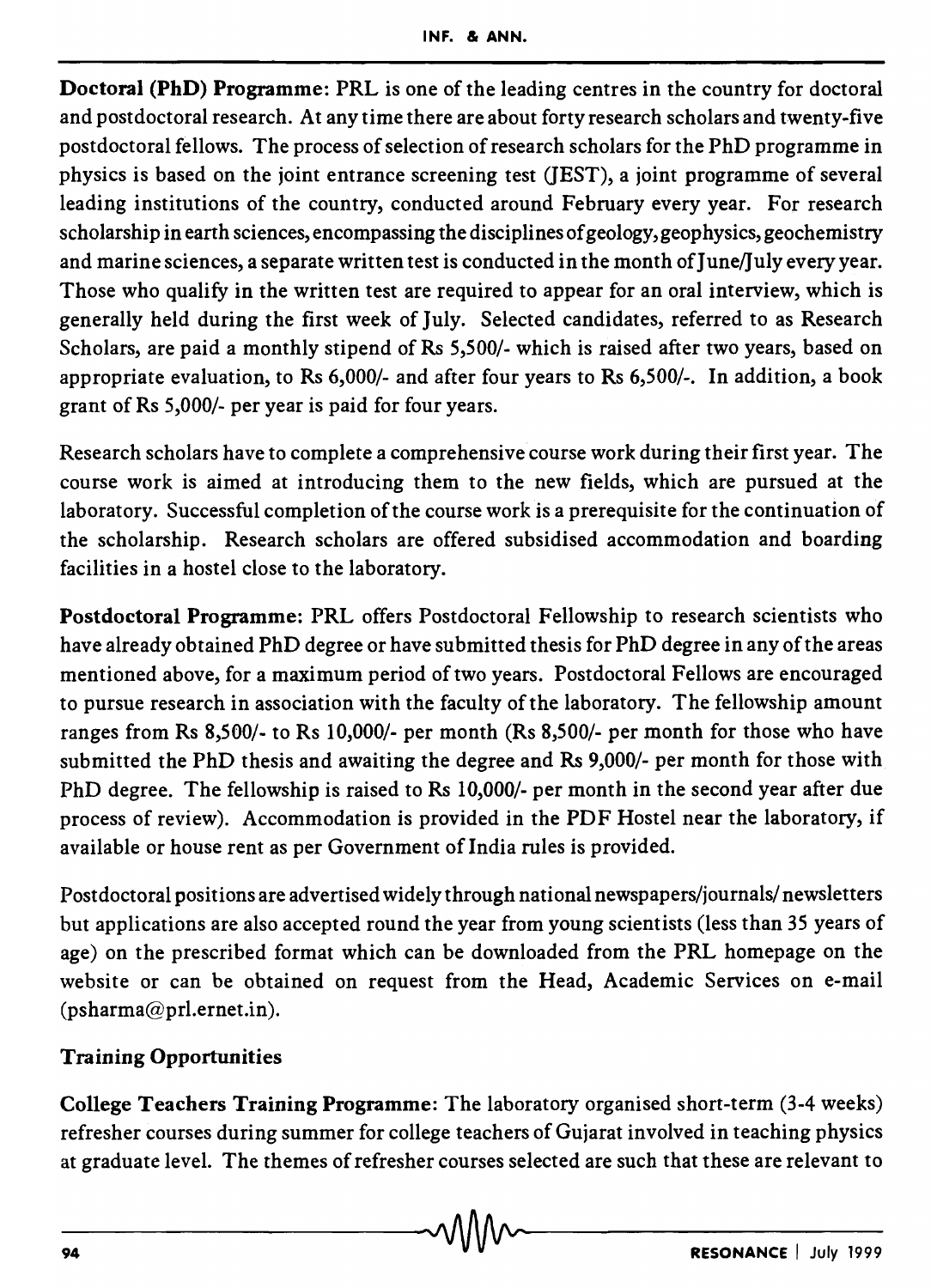

Figure 3. Udaipur Solar Observatory located on an island in term (six to eight weeks) project the Fatehsagar Lake at Udaipur, Rajasthan in the laboratory. The programme

the curriculum being taught as well as the practical work being done at the BSc level.

Summer Training Programme: This programme is meant for providing opportunity for students who have appeared for the examination of MSc (pre.)/BTech (7th semester)/MSc integrated courses (8th/9th semester) in physics to participate in a short-

is usually conducted during May/June. Selection of trainees is done on the basis of the academic record of the applicant and recommendation of the Head of the Department or a professor under whom the student has been studying. A consolidated stipend of Rs 3000/- per month and second class return railway fare from place of residence is provided to the selected candidates. Accommodation for summer trainees is also provided at a nominal charge in the hostels of the laboratory.

Application Oriented Opportunities: PRL offers opportunities for B Tech (8th semester) -students in computer science/computer applications under which the students can work on a project for about 3 months (May-August). A stipend for Rs 4,000/- per month, second class return train fare and hostel facilities at nominal rent are offered to these students.

Project Training for Engineers: The laboratory offers training to engineering and diploma students in the fields of electronics & communication, computer engineering as well as master of computer applications (MCA). About 50 students selected from various engineering colleges/polytechnics carry out their project work for one/two semesters under the supervision of scientists/engineers of the laboratory.

Visitors' Programmes: The laboratory has very active visiting scientists' programme under which eminent international and national scientists, including several Nobel laureates have visited and lectured at the laboratory. There are several invited visiting positions at PRL which are offered to distinguished scientists from within the country as well as from abroad to visit and lecture at PRL. These include the Vikram Sarabhai Professorship, Ramanathan Professorship as well as several visiting positions at appropriate levels. In addition, scientists visit PRL under various exchange programmes supported by Indian National Science Academy (INSA), Theoretical Physics Seminar Circuit (TPSC), International Centre for